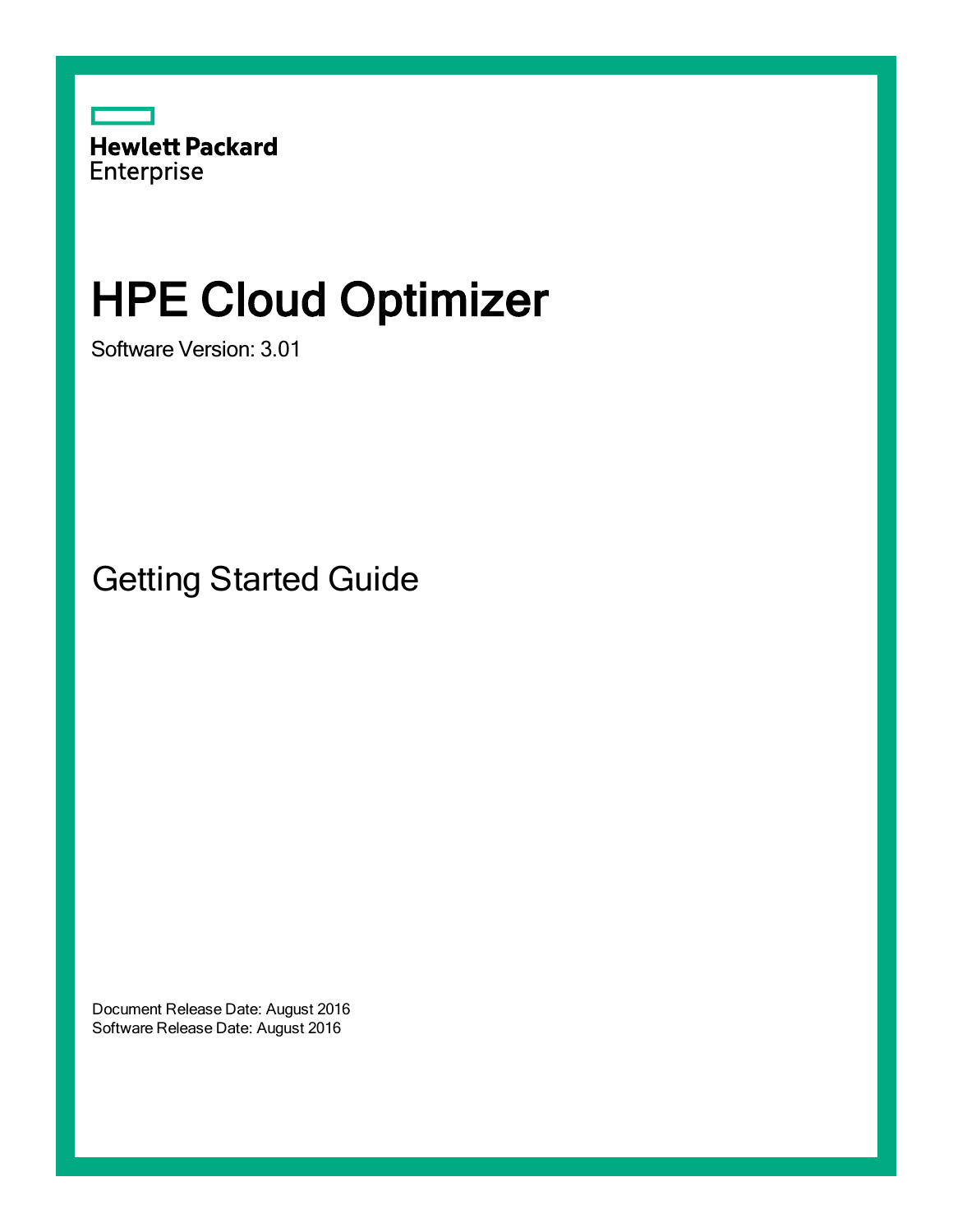### Legal Notices

#### **Warranty**

The only warranties for Hewlett Packard Enterprise Development Company, L.P. products and services are set forth in the express warranty statements accompanying such products and services. Nothing herein should be construed as constituting an additional warranty. HPE shall not be liable for technical or editorial errors or omissions contained herein.

The information contained herein is subject to change without notice.

#### Restricted Rights Legend

Confidential computer software. Valid license from HPE required for possession, use or copying. Consistent with FAR 12.211 and 12.212, Commercial Computer Software, Computer Software Documentation, and Technical Data for Commercial Items are licensed to the U.S. Government under vendor's standard commercial license.

#### Copyright Notice

© Copyright 2015 Hewlett Packard Enterprise Development LP

#### Trademark Notices

Adobe® is a trademark of Adobe Systems Incorporated.

Microsoft® and Windows® are U.S. registered trademarks of the Microsoft group of companies.

Java is a registered trademark of Oracle and/or its affiliates.

### Acknowledgements

This product includes software developed by the Apache Software Foundation (http://www.apache.org/).

This product includes software developed by the OpenSSL Project for use in the OpenSSL Toolkit (http://www.openssl.org/)

This product includes cryptographic software written by Eric Young (eay@cryptsoft.com)

This product includes software written by Tim Hudson (tjh@cryptsoft.com)

This product includes software developed by the Apache Software Foundation (http://www.apache.org/).

### Documentation Updates

The title page of this document contains the following identifying information:

- Software Version number, which indicates the software version.
- Document Release Date, which changes each time the document is updated.
- Software Release Date, which indicates the release date of this version of the software.

To check for recent updates or to verify that you are using the most recent edition of a document, go to: **https://softwaresupport.hp.com**

This site requires that you register for an HP Passport and sign in. To register for an HP Passport ID, go to: **https://hpp12.passport.hp.com/hppcf/createuser.do**

Or click the **the Register** link at the top of the HP Software Support page.

You will also receive updated or new editions if you subscribe to the appropriate product support service. Contact your HP sales representative for details.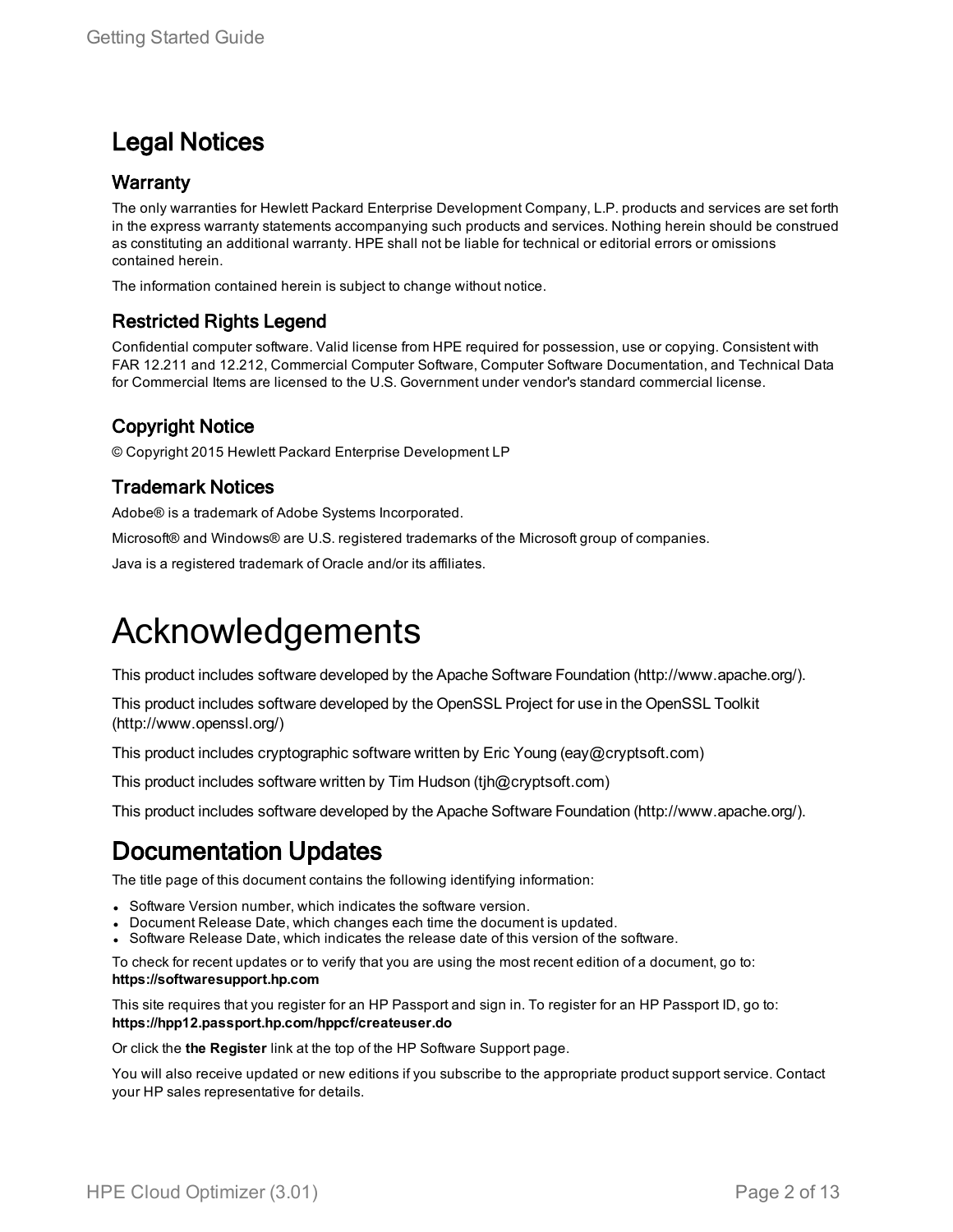### Support

Visit the HP Software Support Online web site at: **https://softwaresupport.hp.com**

This web site provides contact information and details about the products, services, and support that HP Software offers.

HP Software online support provides customer self-solve capabilities. It provides a fast and efficient way to access interactive technical support tools needed to manage your business. As a valued support customer, you can benefit by using the support web site to:

- Search for knowledge documents of interest
- Submit and track support cases and enhancement requests
- Download software patches
- Manage support contracts
- Look up HP support contacts
- Review information about available services
- Enter into discussions with other software customers
- Research and register for software training

Most of the support areas require that you register as an HP Passport user and sign in. Many also require a support contract. To register for an HP Passport ID, go to:

#### **https://hpp12.passport.hp.com/hppcf/createuser.do**

To find more information about access levels, go to:

#### **https://softwaresupport.hp.com/web/softwaresupport/access-levels**

**HP Software Solutions Now** accesses the HPSW Solution and Integration Portal Web site. This site enables you to explore HP Product Solutions to meet your business needs, includes a full list of Integrations between HP Products, as well as a listing of ITIL Processes. The URL for this Web site is **http://h20230.www2.hp.com/sc/solutions/index.jsp**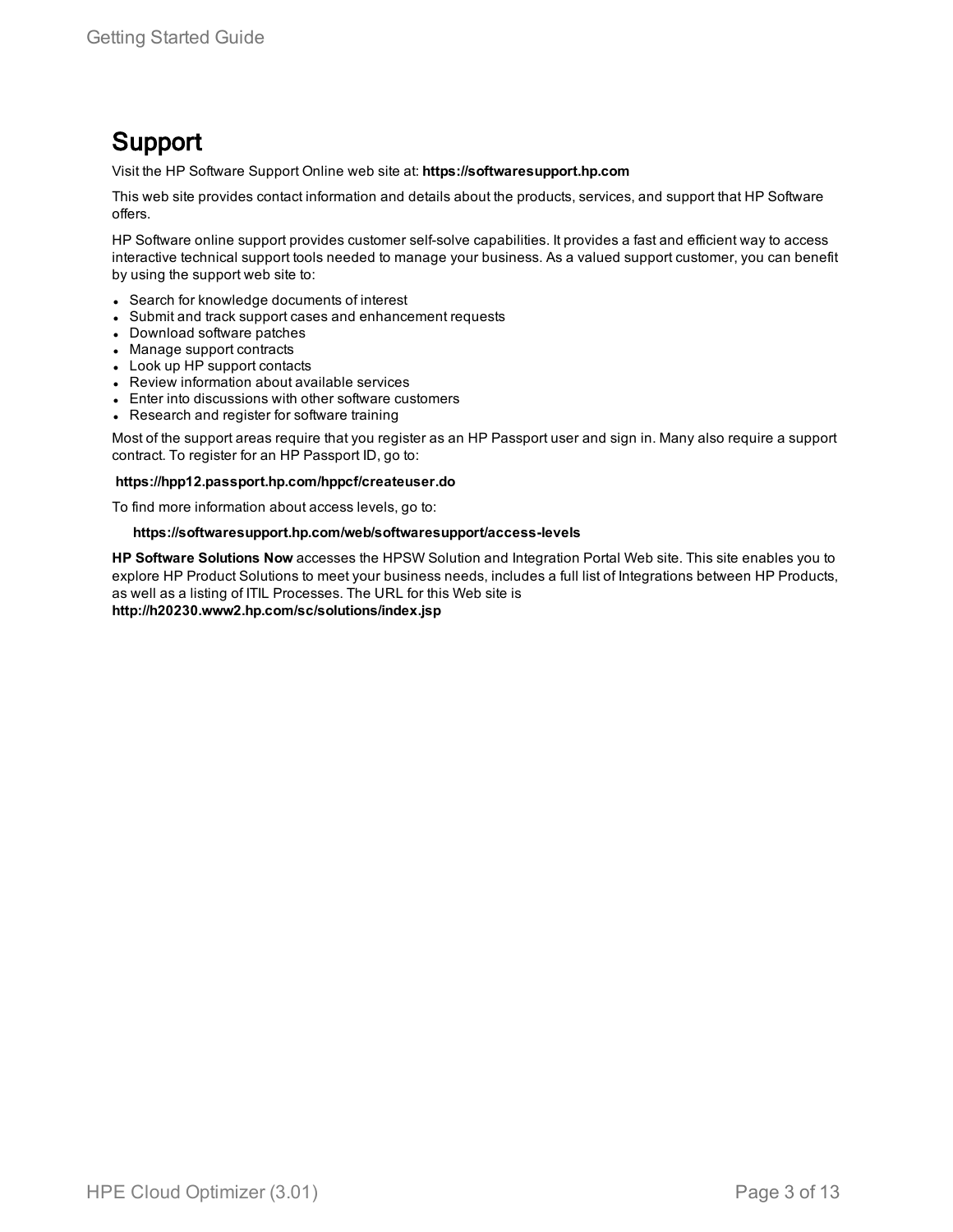## **Contents**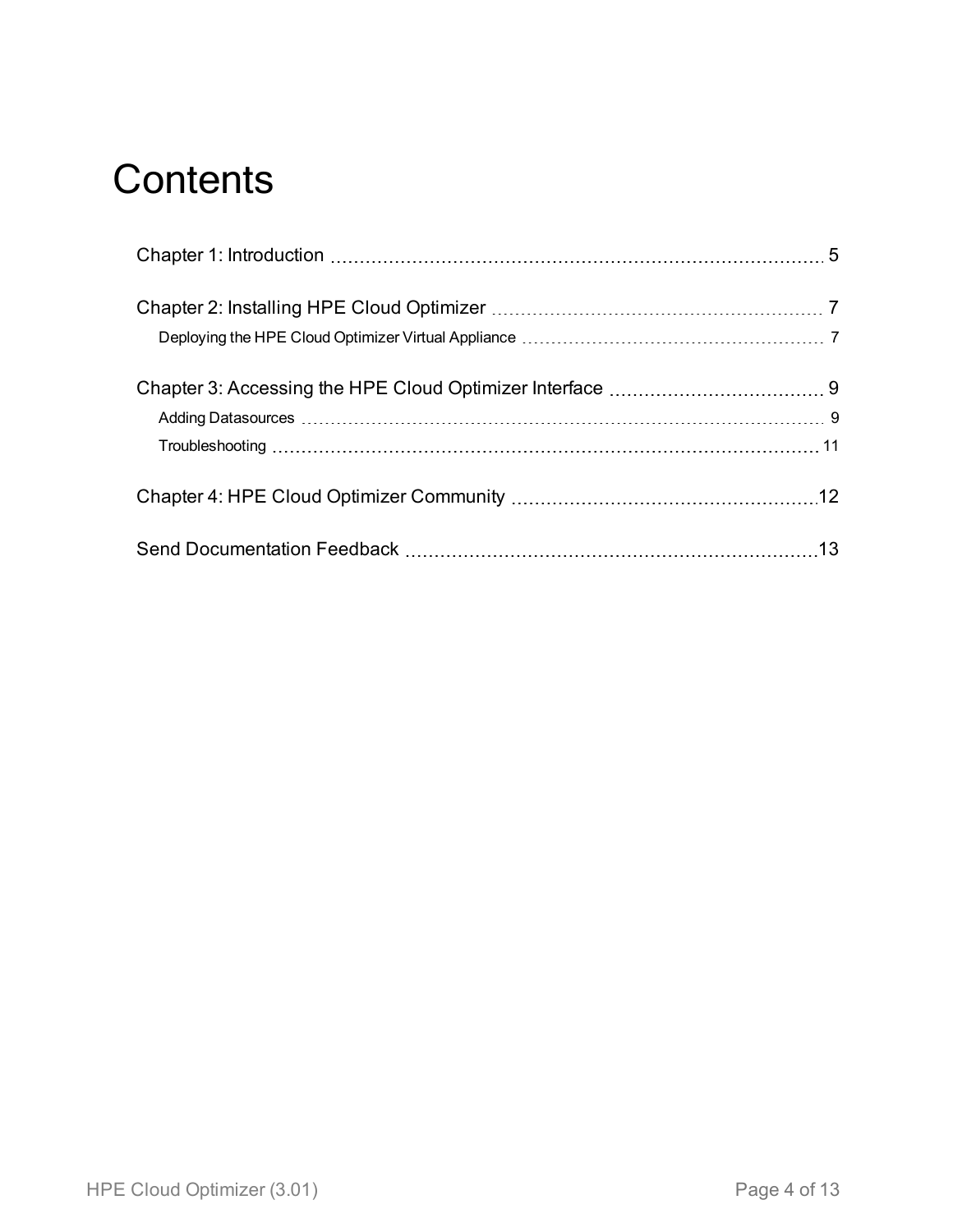# <span id="page-4-0"></span>Chapter 1: Introduction

HPE Cloud Optimizer is a web-based analysis and visualization tool that analyzes the performance trends of elements in virtualized environments. It enables virtualization monitoring by providing an overview of the environment, near-real-time and historical data analysis and triaging using an interactive dashboard. It also enables monitoring for cloud and hypervisor environments.

HPE Cloud Optimizer provides essential recommendations in capacity analysis and optimization such as right-sizing, placement of VMs, forecast for resources based on their usage, and impact of adding or deleting resources in your environment.

HPE Cloud Optimizer helps you visualize performance data for elements in the context of each other to rapidly analyze bottlenecks. HPE Cloud Optimizer provides performance monitoring, graphing, and reporting in a single interface. You can use HPE Cloud Optimizer to do the following:

#### **Capacity Analysis and Optimization**

- **Capacity Overview** provides right size recommendation for the resources in the environment.
- **Placement** provides suggestions for adding new VMs based on available or reclaimable capacity.
- <sup>l</sup> **Forecast** helps you to project future capacity utilization levels of different resources for a predefined time period. Using the Forecast feature, you can determine the Days to Capacity information to make optimal allocation and placement.
- **Modeler** helps to determine the impact of adding or deleting resources in your environment. You can estimate the future capacity utilization to proactively plan your hardware requirements.

#### **Performance Monitoring**

- **Dashboard** provides quick and easy navigation to other HPE Cloud Optimizer views.
- **Treemap** provides a graphical representation of the health of the environment. You can also identify and view the problems at a glance. Treemap provides a quick analysis of the entities such as Datacenter, Host, or VMs.
- **. Workbench** helps you visualize and triage the performance of the monitored resources. You can troubleshoot problems that occurred in the past for a specific time period. You can draw and view graphs with the help of available metrics. Additionally, you can save frequently used graphs as favorites.
- **Alerts** help you to identify and troubleshoot the problems generated in your virtualized environment.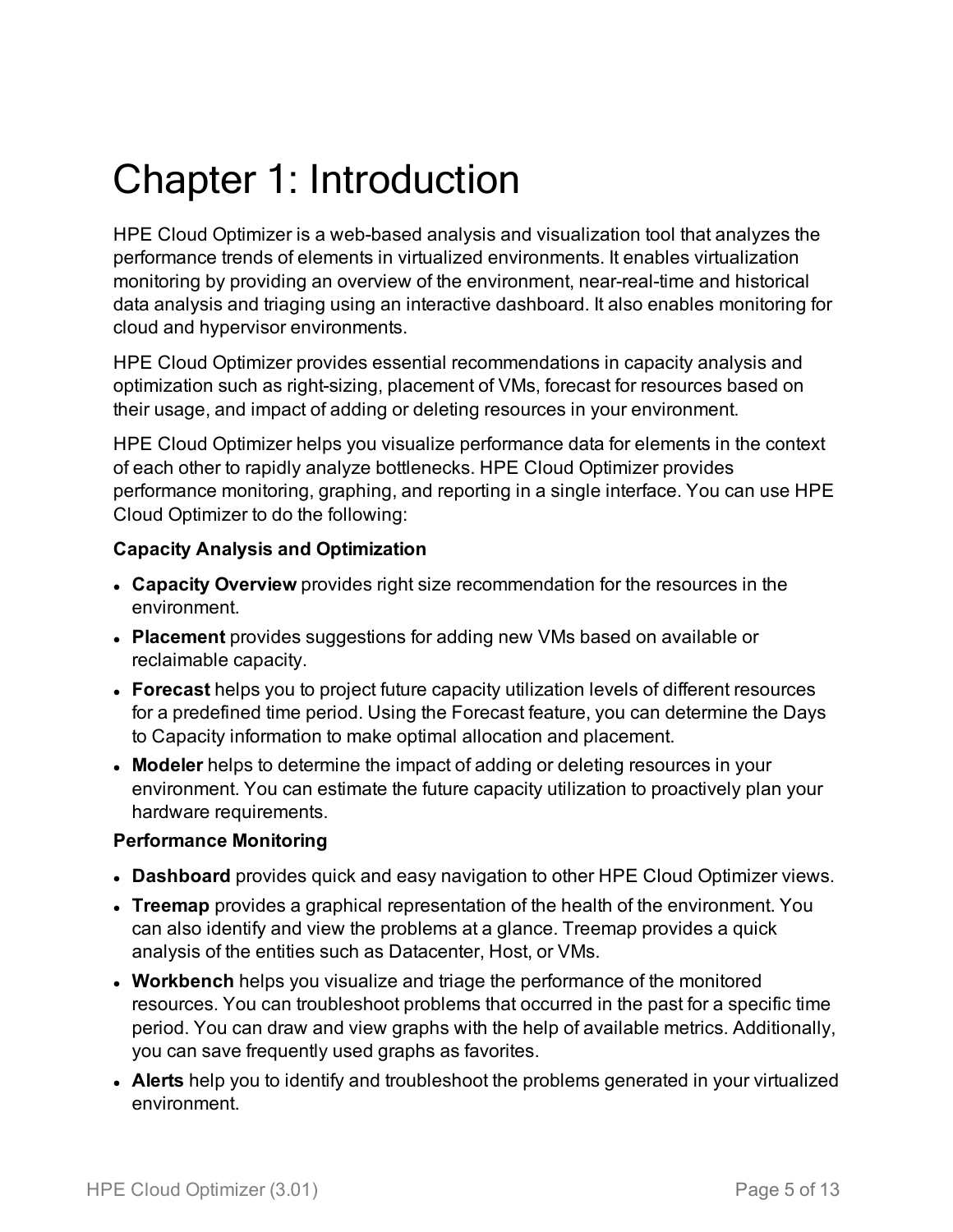- <sup>l</sup> **Real Time Guest Drill Down** detects overloads in the environment. You can drill down to determine the performance overload issue in VMs.
- **Filter** allows to filter domain specific entities based on the metric values.

#### **Business Group and Resource Meter**

- **Business Group** helps you to customize the operational view of your virtual infrastructure, based on your business applications and services. Using Business Grouping, you can categorize and group your Servers, Hypervisors, or Datastores based on the needs and priorities of your organization.
- **Resource Meter** helps you to track the CPU, Memory, and Storage allocation of a set of VMs over a specific time interval. It also enables us to charge back the respective groups, which use the services.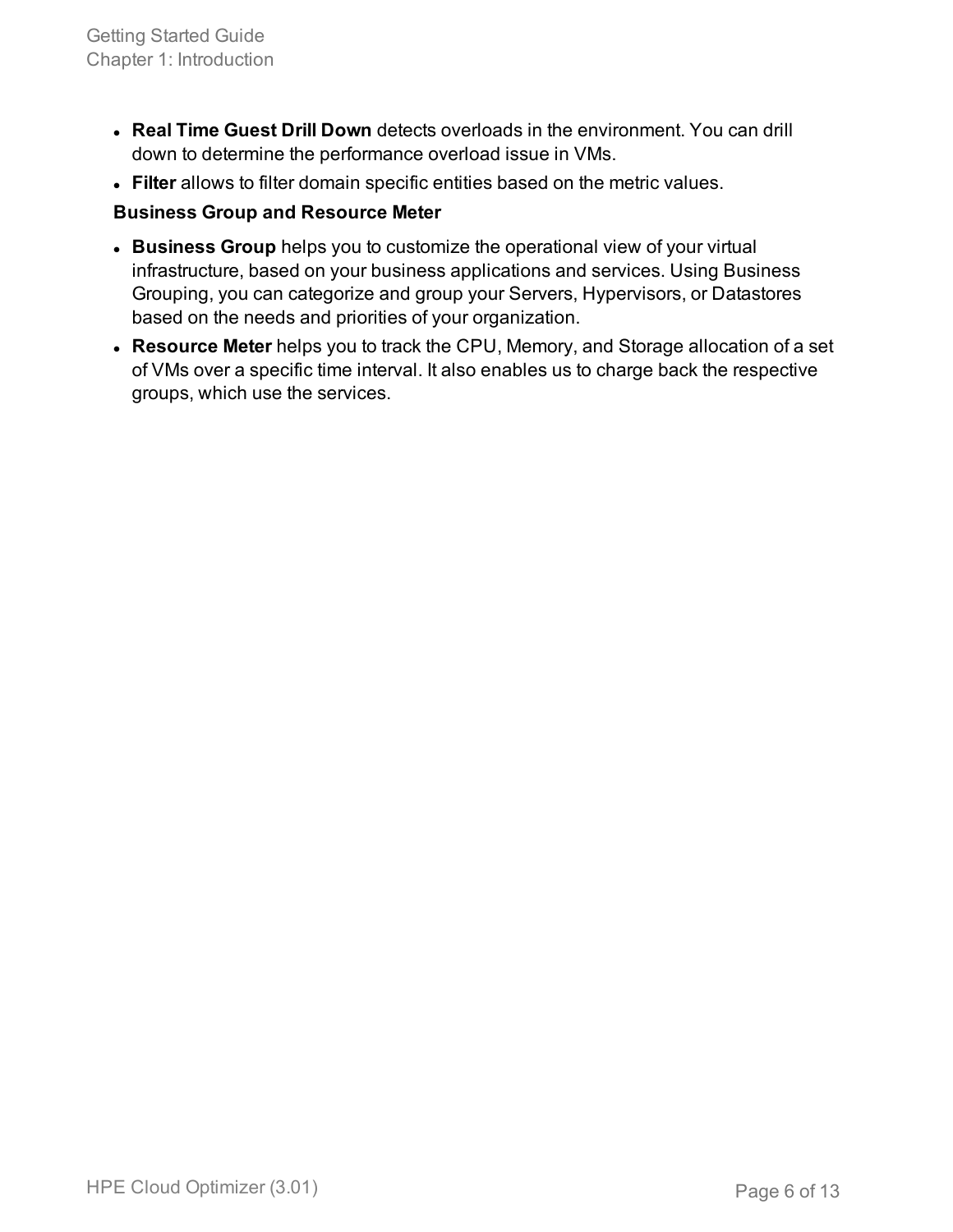# <span id="page-6-0"></span>Chapter 2: Installing HPE Cloud **Optimizer**

HPE Cloud Optimizer is available as an Installer for Linux platforms and also as a virtual appliance for easy deployment in the VMware vCenter. This document provides information on deploying HPE Cloud Optimizer using the virtual appliance. For more information on prerequisites and installation using Installer, see the *HPE Cloud Optimizer Installation Guide*.

You can use the VMware vSphere client interface to deploy the HPE Cloud Optimizer virtual appliance.

Download the HPE Cloud Optimizer virtual appliance from:

<http://www.hpe.com/software/cloudoptimizer>. You can install the HPE Cloud Optimizer virtual appliance using the **Deploy OVF Template** functionality of the VMware vSphere client.

### <span id="page-6-1"></span>Deploying the HPE Cloud Optimizer Virtual Appliance

HPE Cloud Optimizer is available as a Virtual Appliance for easy deployment on the VMware vCenter server. You can use the VMware vSphere Client user interface to deploy the virtual appliance.

The supported VMware vCenter Server versions are 5.0, 5.1, 5.5, and 6.0.

**Note**: For the latest support matrix information, see the HPE [Software](https://softwaresupport.hp.com/group/softwaresupport/search-result/-/facetsearch/document/KM323488) Product [Support](https://softwaresupport.hp.com/group/softwaresupport/search-result/-/facetsearch/document/KM323488) Matrix.

To deploy the HPE Cloud Optimizer virtual appliance, follow these steps:

- 1. Open the VMware vSphere Client.
- 2. Type the credentials and click **Login**.
- 3. Select **File > Deploy OVF Template**. The Deploy OVF Template window opens.
- 4. Click **Browse** to go to the location where you have saved the HPE Cloud Optimizer virtual appliance file.
- 5. Click **Next**. The window shows the details of virtual appliance.
- 6. Click **Next**. The End User License Agreement details appear.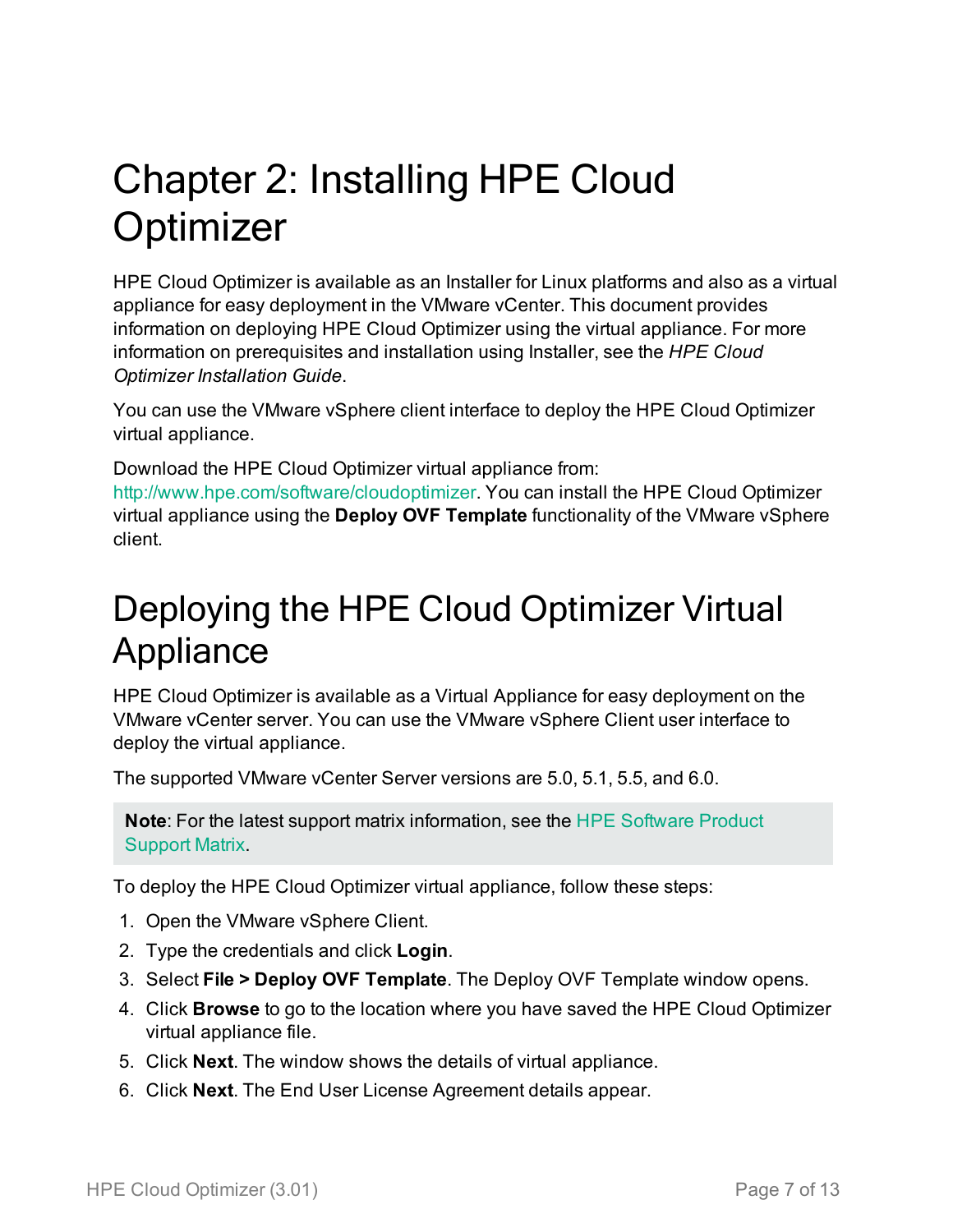- 7. Click **Accept** and then click **Next**.
- 8. Type a name for the virtual appliance in the **Name** field.
- 9. Select where to deploy the virtual appliance from the **Inventory Location** tree. Click **Next**.
- 10. Select the host or cluster where you want the virtual appliance to run. Click **Next**.
- 11. Select the specific host where you want the virtual appliance to run. Click **Next**.
- 12. Select the storage location where you want to store the virtual machine files. Click **Next**.
- 13. Select the disk format in which you want to store the virtual disks. Click **Next**.
- 14. Specify the required Networking Properties and click **Next**. The window shows the details of the deployment.
- 15. Select the **Power on after deployment** check box.
- 16. Click **Finish**. The deployment task starts. After deployment, the virtual appliance name appears in the tree in the VMware vSphere Client user interface.

**Note:** For more information, see the VMware documentation. The steps are subject to change based on VMware.

#### **Logging in to the Virtual Appliance**

You can log in to the HPE Cloud Optimizer Virtual Appliance using the username as **root**. The default password is **vperf\*viewer** and it is recommended to change the password after logging in.

**Note**: You can upgrade to HPE Cloud Optimizer 3.01 only from HP vPV 2.20 and HPE Cloud Optimizer 3.00. See the *Installation Guide* for detailed information on upgrading.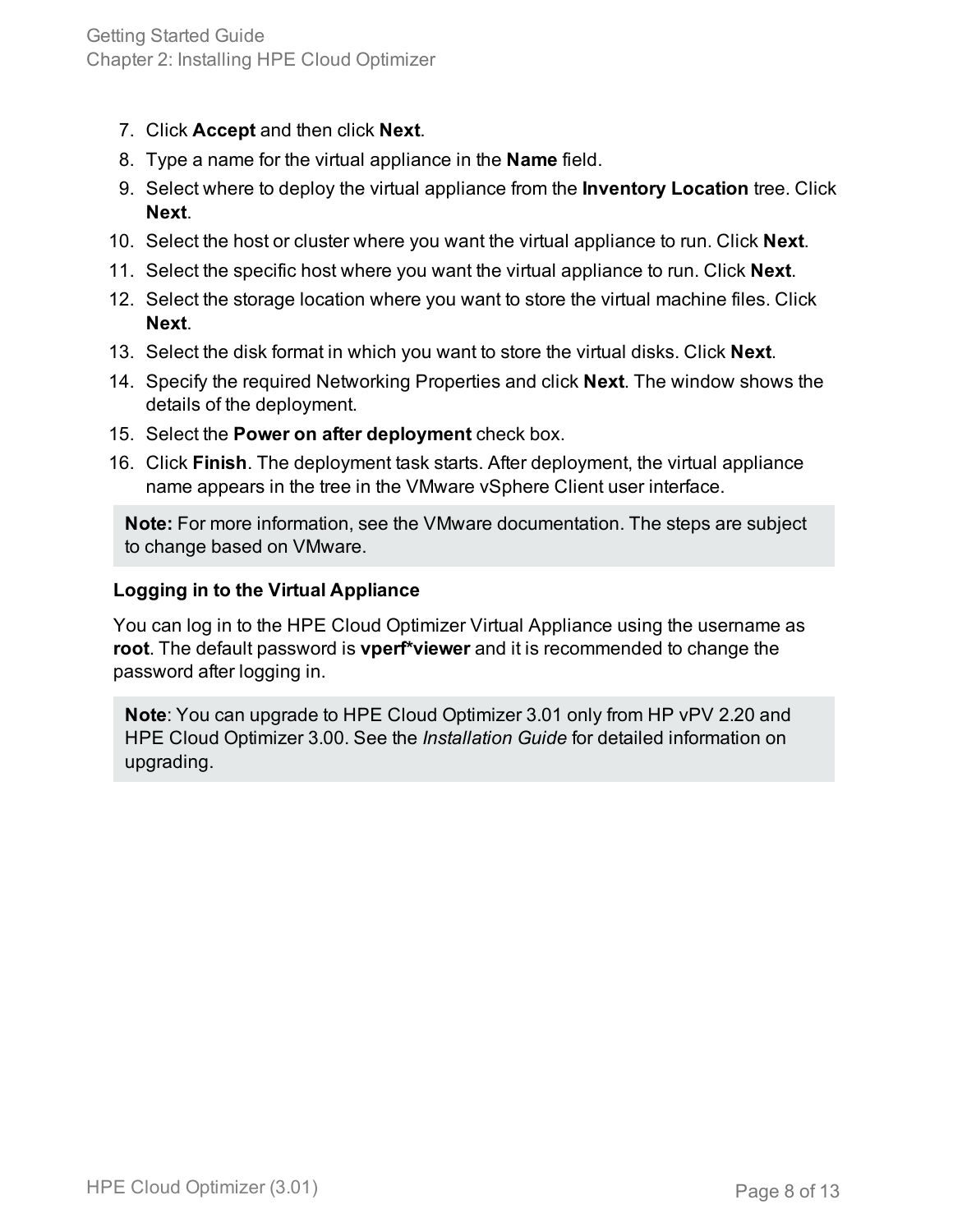# <span id="page-8-0"></span>Chapter 3: Accessing the HPE Cloud Optimizer Interface

After HPE Cloud Optimizer is installed successfully, you have to activate the Evaluation License. You can use all the features of the product after activating the Evaluation License.

To activate the Evaluation License:

- 1. Go to the **Settings** > **License Management**.
- 2. Click **Start Evaluation License**.

The evaluation license is activated.

**Note**: The evaluation license expires after 60 days and the community license is activated. For more information on licensing, see the *License Management* section in *HPE Cloud Optimizer Installation Guide*.

Access the HPE Cloud Optimizer interface using the following URL:

#### **https://<system\_name>:<port\_number>/PV**

In this instance,

<system\_name> is the IP address or host name of the HPE Cloud Optimizer server.

<port\_number> is the port number on which HPE Cloud Optimizer is configured. The default port number is 8444.

**PV** is case sensitive.

**Note:** If you access HPE Cloud Optimizer using the HTTP protocol ( http://<system\_name>:<port\_number>/PV), you are automatically redirected to the secure HPE Cloud Optimizer URL (**https://<system\_name>:<port\_ number>/PV**).

### <span id="page-8-1"></span>Adding Datasources

To add datasources in HPE Cloud Optimizer, go to **Settings** > **Collection & Analysis**. Provide the details of the datasources that HPE Cloud Optimizer must monitor.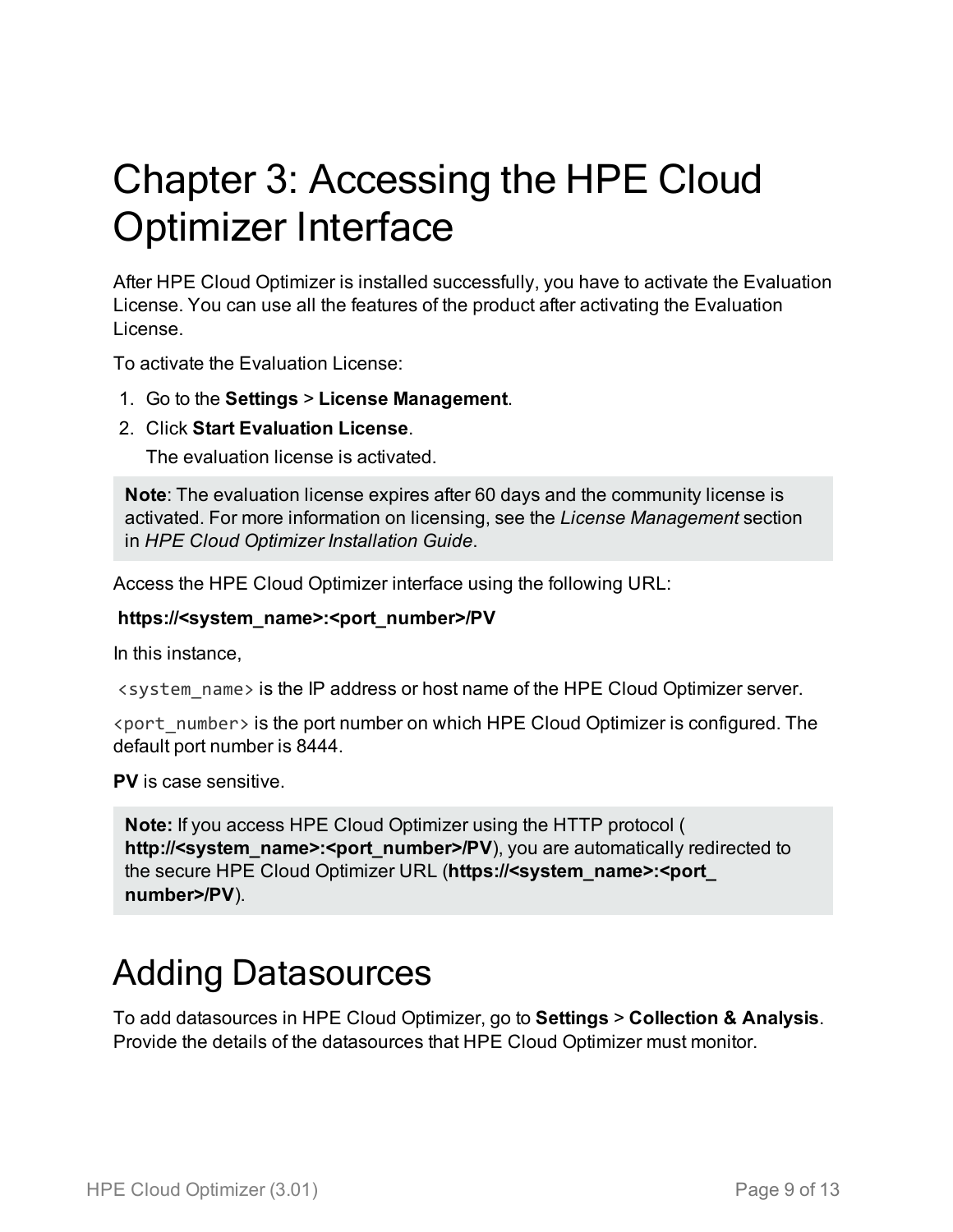| Settings                          |     |                                  |             |                             |                                   |     |                       |           |                                  |                                                       |                |   |   |
|-----------------------------------|-----|----------------------------------|-------------|-----------------------------|-----------------------------------|-----|-----------------------|-----------|----------------------------------|-------------------------------------------------------|----------------|---|---|
|                                   |     |                                  |             |                             |                                   |     |                       |           |                                  |                                                       |                |   |   |
|                                   | All | <b>Collection &amp; Analysis</b> |             | License                     | Integration                       |     | <b>Business Group</b> |           |                                  |                                                       |                |   | Q |
| 眉                                 |     |                                  |             |                             |                                   |     |                       |           |                                  | Launch Cloud Optimizer Virtual Appliance Management ( |                |   |   |
|                                   |     |                                  |             |                             | $\times$<br><b>Add Datasource</b> |     |                       |           |                                  |                                                       |                |   |   |
| <b>Status Of Datasources</b>      |     | <b>Add Datasource</b>            |             |                             | Domain:                           |     | vSphere               | $\bullet$ |                                  |                                                       |                |   |   |
| IP/URL/Host Name ▼                |     | Domain $\Leftrightarrow$         |             |                             | IP/URL/Host Name:                 |     |                       |           | Status $\Leftrightarrow$         | Last Collection Time $\hat{z}$                        | <b>Actions</b> |   | E |
| PhysicalServers                   |     | <b>Physical Server</b>           |             |                             | User Name:                        |     |                       |           | <b>Collection Completed</b>      | 02/11/16 10:06                                        |                | 而 |   |
| ovchariot.iwflabs.com             |     | Hyper-V                          | <b>IWFL</b> |                             | Password:                         |     |                       |           | <b>Collection Completed</b>      | 02/11/16 10:07                                        |                |   |   |
| iwfvm01029.hpswlabs.adapps.hp.com |     | vSphere                          |             |                             | <b>Test Connection</b>            | Add | Clear                 |           | Collection Completed             | 02/11/16 10:10                                        | の血             |   |   |
| gringotts-hyperv1.iwflabs.com     |     | Hyper-V                          |             | IWFLABS\sakthi#VPVSCALE4071 |                                   |     |                       |           | <b>Data Collection Completed</b> | 02/11/16 10:06                                        |                |   | ۰ |

HPE Cloud Optimizer supports the following datasources:

- VMware vCenter
- HPE OneView
- $\bullet$  Hyper-V
- <sup>l</sup> KVM
- Xen
- Physical Server
- OpenStack
- <sup>l</sup> AWS

After adding datasources (5 minutes), the HPE Cloud Optimizer interface appears as:

| HPE Cloud Optimizer            | Overview $\star$                                | Performance -              | $Capacity*$               | $Groups -$                                 |      |                            |      | $\Theta$ Help $\sim$                    | ۰         |
|--------------------------------|-------------------------------------------------|----------------------------|---------------------------|--------------------------------------------|------|----------------------------|------|-----------------------------------------|-----------|
| 一<br>$26$ Host(s)              | Critical <b>IIII</b> O<br>Major IIII 0          | $\overline{5}$ 368         |                           | Critical <b>IIII</b> 17<br>Major IIII 0    |      | $51_{\text{Datastore(s)}}$ |      | Critical <b>IIII</b> O<br>Major IIII 15 |           |
| <b>VM Count</b>                |                                                 |                            |                           | Top 5 Datastores By IO Latency             |      |                            |      |                                         | ۰         |
| 231<br>200                     | ● Powered Off ● Mostly Powered Off ● Powered On |                            |                           | Datastore2<br>Storage <sub>2</sub>         |      |                            |      | Read Latency Write Latency              | Configure |
| 150<br>100<br>50               |                                                 |                            |                           | OVCHARIOT (C:)<br>Volume1<br>datastore1(5) |      |                            |      |                                         | View      |
| 0<br>Feb 09<br>Feb 10          | Feb 10                                          |                            | Feb 11 Feb 11             | 0.0                                        | 10.0 | 20.0<br>Milliseconds       | 30.0 | 40.0                                    | 46.0      |
| Last updated at 02/11/16 10:02 |                                                 |                            | View Details <sup>O</sup> | Last updated at 02/11/16 10:02             |      |                            |      | View Details <sup>O</sup>               |           |
| Top 5 VMs By IO Latency        |                                                 |                            |                           | Top 5 Datastores By FreeSpace              |      |                            |      |                                         |           |
| Cluster GD                     |                                                 | Read Latency Write Latency |                           | <b>GOLDRICH5 (E:)</b>                      |      |                            |      | <b>O</b> Used Space <b>C</b> Free Space |           |

For more information on adding datasources, open **Collection & Analysis** from **Settings** page and click <sup>o</sup> Help or see *Cloud Optimizer Online Help*. This opens the context-sensitive help for the Collection & Analysis.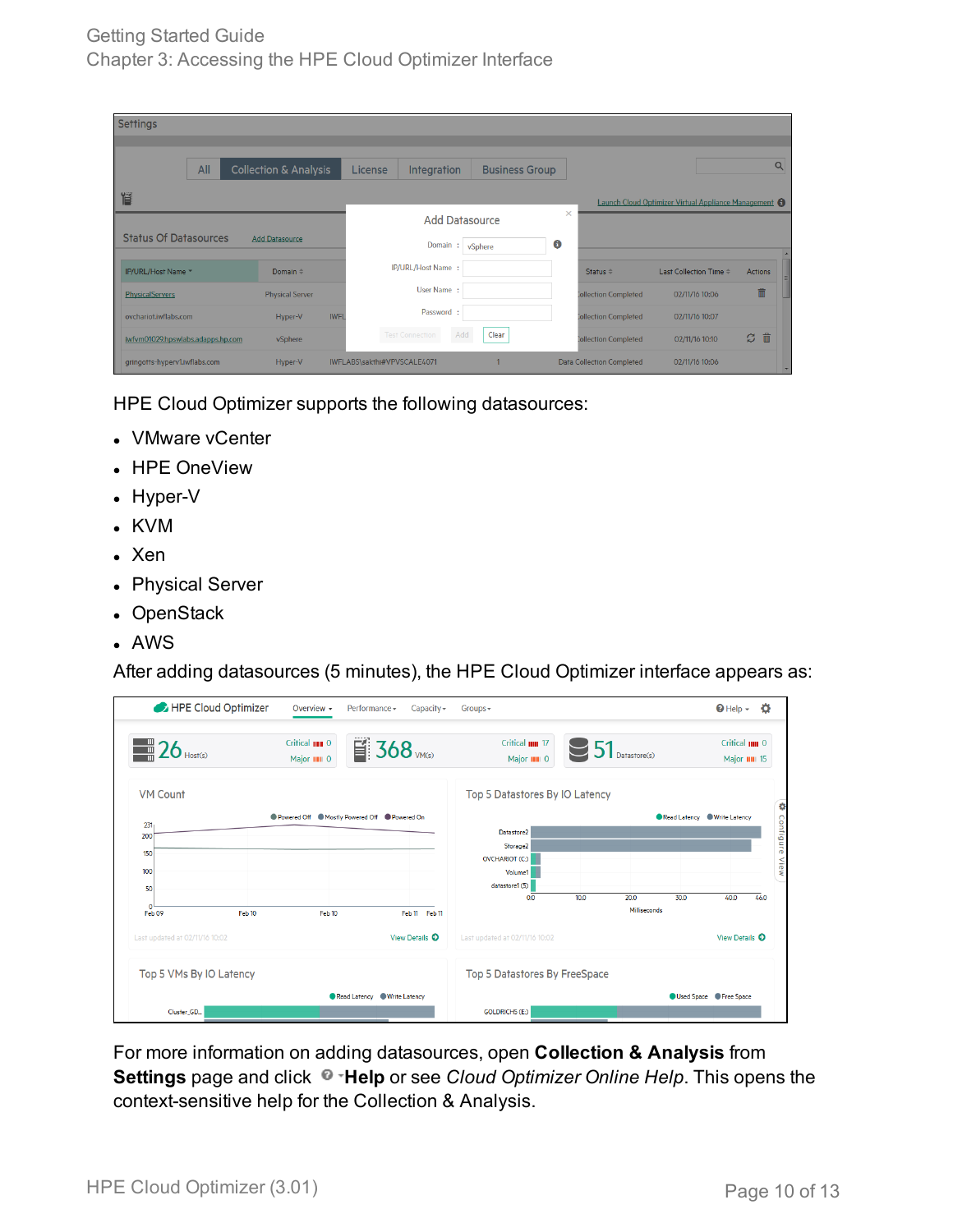### <span id="page-10-0"></span>Troubleshooting

See the *Installation Guide* for any issues regarding License, Upgrade, or Linux installation.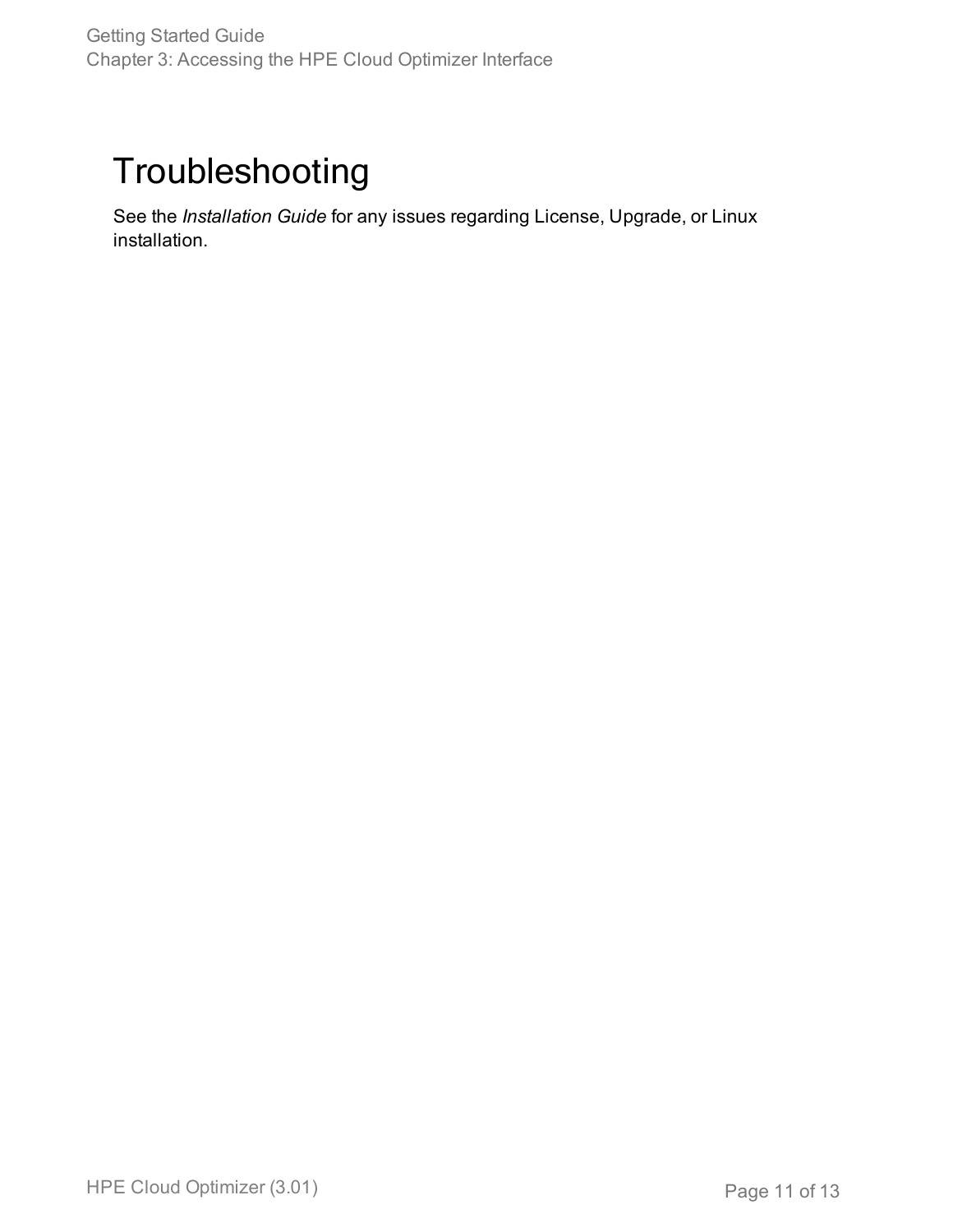# <span id="page-11-0"></span>Chapter 4: HPE Cloud Optimizer **Community**

You can get HPE Cloud Optimizer related information from the HPE Cloud Optimizer Community through the following sources:

#### **HPE Cloud Optimizer Blogs**

You can view more information and use cases for HPE Cloud Optimizer in HPE [Cloud](http://community.hpe.com/t5/forums/tagdetailpage/tag-cloud-grouping/message/tag-cloud-style/recent/message-scope/all/user-scope/all/tag-scope/single/tag-id/63642/timerange/all/tag-visibility-scope/public) [Optimizer](http://community.hpe.com/t5/forums/tagdetailpage/tag-cloud-grouping/message/tag-cloud-style/recent/message-scope/all/user-scope/all/tag-scope/single/tag-id/63642/timerange/all/tag-visibility-scope/public) Blog

#### **HPE Cloud Optimizer Videos**

You can view HPE Cloud Optimizer demonstration videos and tutorials in HPE [Cloud](http://www.youtube.com/playlist?list=PLtS6YX0YOX4fsM5fnJcUfDF9R9bJRaZW5) [Optimizer Videos](http://www.youtube.com/playlist?list=PLtS6YX0YOX4fsM5fnJcUfDF9R9bJRaZW5).

#### **HPE Cloud Optimizer Community Forum**

You can access the HPE Cloud Optimizer community forum to get help and ask any questions that you may have. You can address any queries regarding HPE Cloud Optimizer in the HPE Cloud [Optimizer](http://h30499.www3.hp.com/t5/HP-Virtualization-Performance/bd-p/hp-virtualization-performance-viewer-vpv) forum.